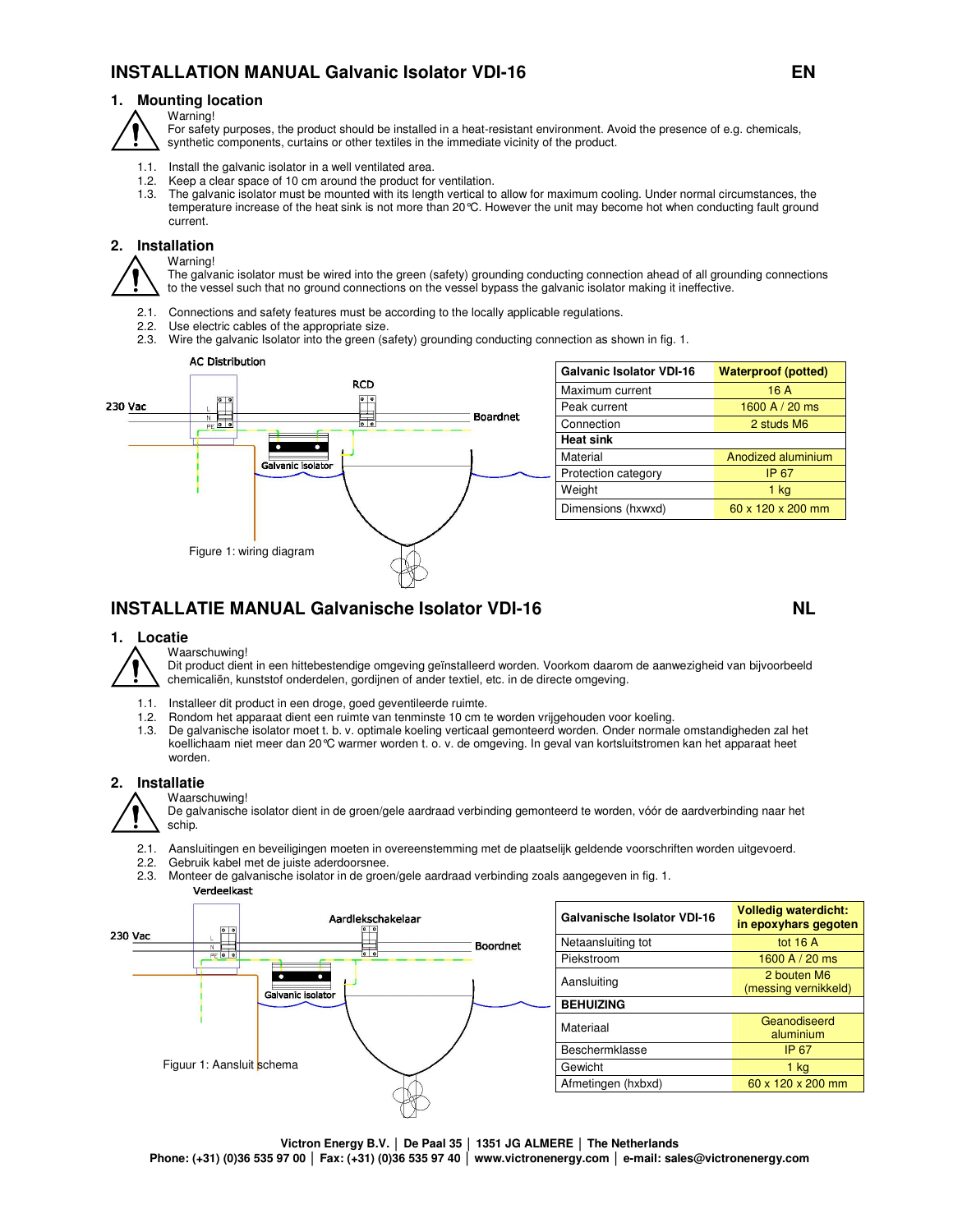#### **1. Lieu de montage**  Attention **!**

Pour des raisons de sécurité, l'appareil doit être installé dans un environnement résistant à la chaleur. Évitez la présence de produits chimiques, de composants synthétiques, de rideaux ou autres textiles, à proximité de l'appareil.

- 1.1. Installez l'isolateur galvanique dans un endroit bien ventilé.
- 1.2. Conservez un espace libre de 10 cm autour de l'appareil pour la ventilation.
- 1.3. L'isolateur galvanique doit être installé avec sa longueur verticale pour permettre un refroidissement maximum. Dans des conditions normales, l'augmentation de la température du radiateur n'est pas de plus de 20 °C. Cependant, l'unité pourrait se chauffer lors d'un court-circuit.

### **2. Installation**



L'isolateur galvanique doit être branché au navire sur la connexion circulant par la terre en vert (sécurité) au devant de toutes les connexions sur terre de telle manière qu'aucune connexion de mise à la terre sur ce navire ne contourne l'isolateur galvanique et le rende inefficace.

- 2.1. Les raccordements et les dispositifs de protection doivent être conformes à la réglementation locale en vigueur.
- 2.2. Utiliser des câbles électriques de la taille appropriée.
- 2.3. Brancher l'isolateur galvanique sur la connexion circulant par la terre en vert (sécurité) comme il est montré sur le schéma 1.



| Isolateur Galvanique VDI-16 Résistant à l'eau (en pot) |                               |  |
|--------------------------------------------------------|-------------------------------|--|
| Courant maximum                                        | 16 A                          |  |
| Intensité de crête                                     | 1600 A / 20 ms                |  |
| Connexion                                              | 2 crochets M6                 |  |
| Radiateur                                              |                               |  |
| Matériau                                               | Aluminium anodisé             |  |
| Degré de protection                                    | IP 67                         |  |
| Poids                                                  | 1 ka                          |  |
| Dimensions (HxLxP)                                     | $60 \times 120 \times 200$ mm |  |

## **EINBAUANWEISUNG Galvanischer Isolator VDI-16 DE**

# **1. Einbauort**

Achtung **!** Das Gerät sollte aus Sicherheitsgründen in hitzebeständiger Umgebung eingebaut werden. Chemikalien,

- Kunststoffgegenstände, Vorhänge oder ander Textilien sollten nicht in unmittelbarer Nähe befinden.
- 1.1. Installieren Sie den galvanischen Isolator in einem gut belüfteten Raum.
- 1.2. Halten Sie rundum einen Abstand von 10 cm für gute Ventilation.
- 1.3. Der galvanische Isolator sollte wegen optimaler Kühlluftzirkulation in vertikaler Position eingebaut werden . Unter normalen Betriebsbedingungen wird der Temperaturanstieg des Geräten 20°C nicht überschreiten. Das Gerät kann allerdings bei Erdschluss heiß werden.

### **2. Installation**



#### **Warnhinweis!**

Der galvanische Isolator muss landseitig in der grün-gelben Erdleitung montiert werden. Es darf keine direkte Verbindung zwischen landseitiger und schiffsseitiger Erdleitung geben.

- 2.1. Alle Anschlüsse und Sicherheitsmassnahmen müssen de ortsüblich geltenden Vorschriften entsprechen.
- 2.2. Kabelquerschnitte müssen zweckentsprechend dimensioniert sein.
- 2.3. Schließen. Sie den galvanischen Isolator in der grün-gelben Erdleitung entsprechend der Abb. 1 an.



| Galvanischer Isolator<br><b>VDI-16</b> | <b>Wasserdicht</b><br>(in Epoxy vergossen) |
|----------------------------------------|--------------------------------------------|
| <b>Maximal Strom</b>                   | 16 A                                       |
| Stromspitze                            | 1600 A / 20 ms                             |
| Anschluss                              | 2 Bolzen M6                                |
| Gehäuse                                |                                            |
| Material                               | <b>Anodisiertes Aluminium</b>              |
| Schutzart                              | IP 67                                      |
| Gewicht                                | $1$ kg                                     |
| Abmessungen (hxwxd)                    | 60 x 120 x 200 mm                          |